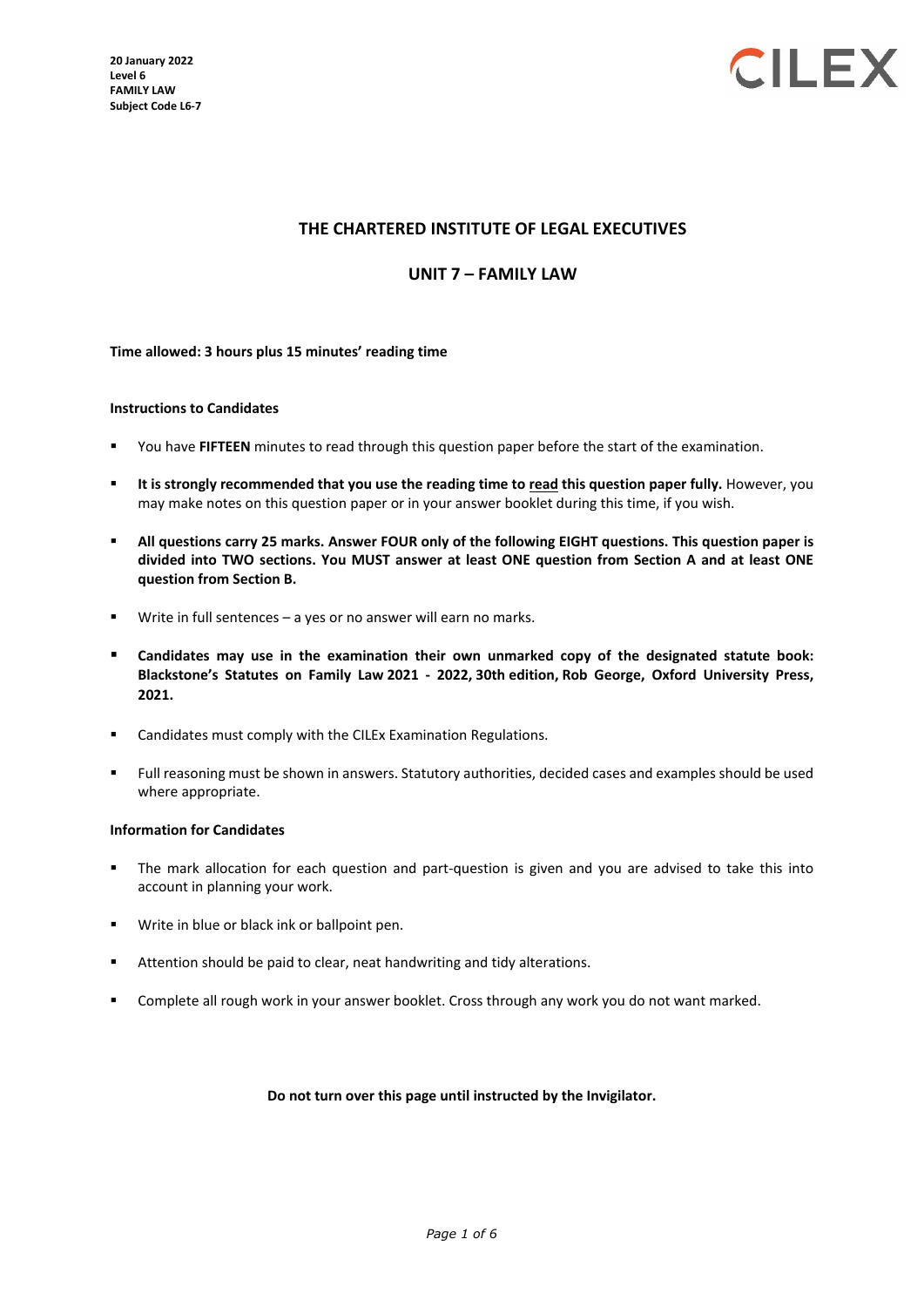## **SECTION A (Answer at least one question from this section)**

1. Critically evaluate whether the property rights of cohabitees on relationship breakdown should be amended to match the protection offered to married couples.

*(25 marks)*

*(17 marks)*

- 2. Critically evaluate the impact of the following Acts on the common law definition of marriage:
	- (a) Gender Recognition Act 2004;
	- (b) Marriage (Same Sex Couples) Act 2013.

*(8 marks) (Total: 25 marks)*

3. Critically analyse whether the introduction of Qualifying Nuptial Agreements could bring about fairness in future financial relief proceedings.

*(25 marks)*

4. Step-parents have no rights or responsibilities in relation to their step-children.

Critically analyse this statement.

*(25 marks)*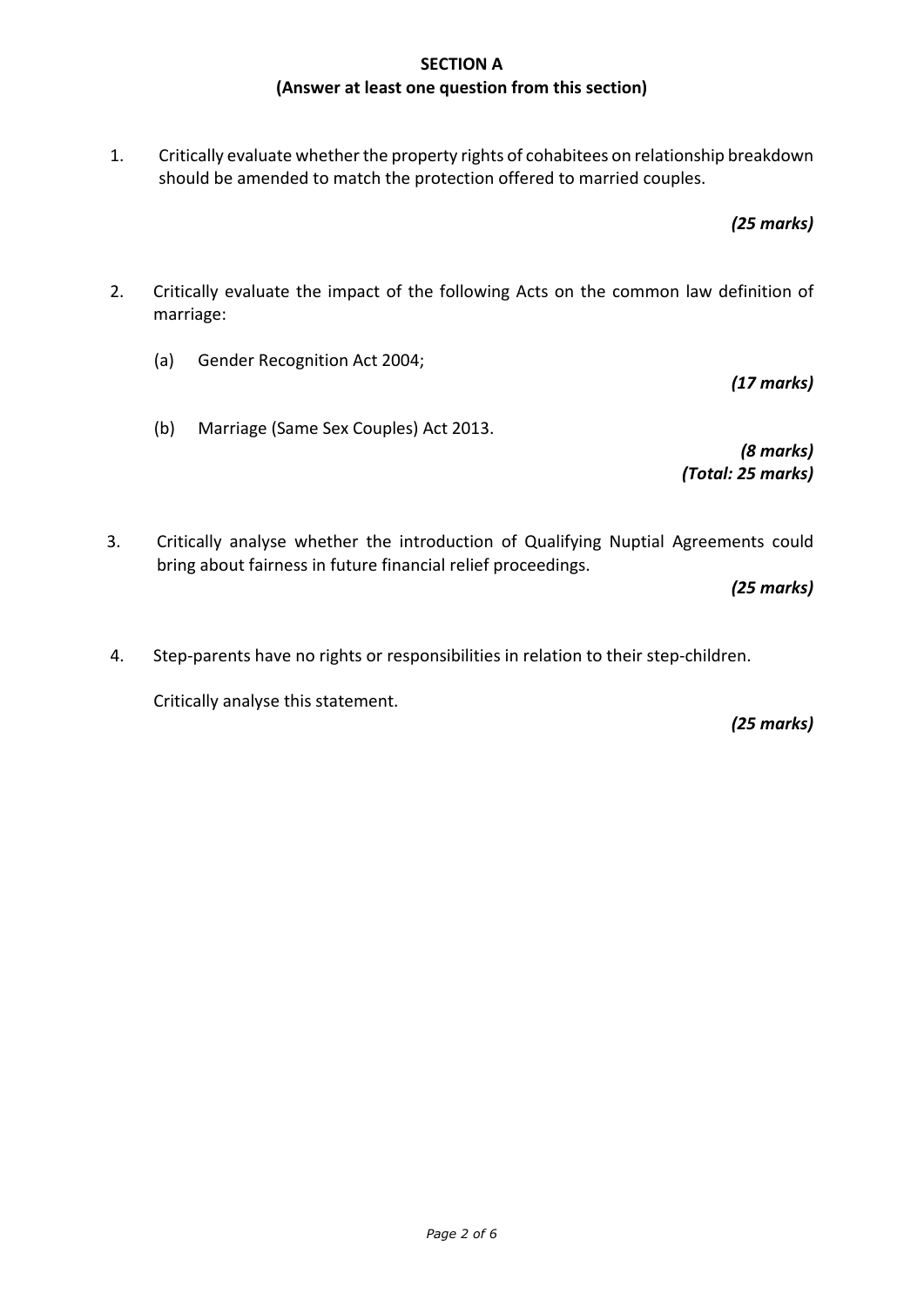## **SECTION B (Answer at least one question from this section)**

## **Question 1**

Andrew was born in England and has lived there all his life. He is 30 years old and is about to travel to Pakistan to marry Yasmin, who was born in Pakistan and has lived there all her life. They met 6 months ago whilst Andrew was visiting family in Pakistan.

Andrew was previously married to Sarah. Their marriage took place in England. Their marriage broke down five years ago and Sarah petitioned for divorce, but Andrew is unsure whether she ever actually applied for the Decree Absolute.

Under Pakistani law, a man can take four wives, although he does need permission from his first wife to remarry; but a woman can marry only one husband.

Andrew wants to ensure that his marriage to Yasmin in Pakistan will be recognised as valid in England and Wales, as he hopes that Yasmin will be able to live with him in England in the future.

Advise Andrew on:

(a) the legal conditions that must be satisfied in order for the marriage in Pakistan to be recognised as valid in England and Wales, describing any further information that you would need in order to determine the validity of the marriage in England and Wales;

## *(15 marks)*

(b) any difference it would have made, if Andrew had been born and raised in Pakistan, his marriage to his first wife had taken place there, and she had given permission for him to marry Yasmin.

> *(10 marks) (Total: 25 marks)*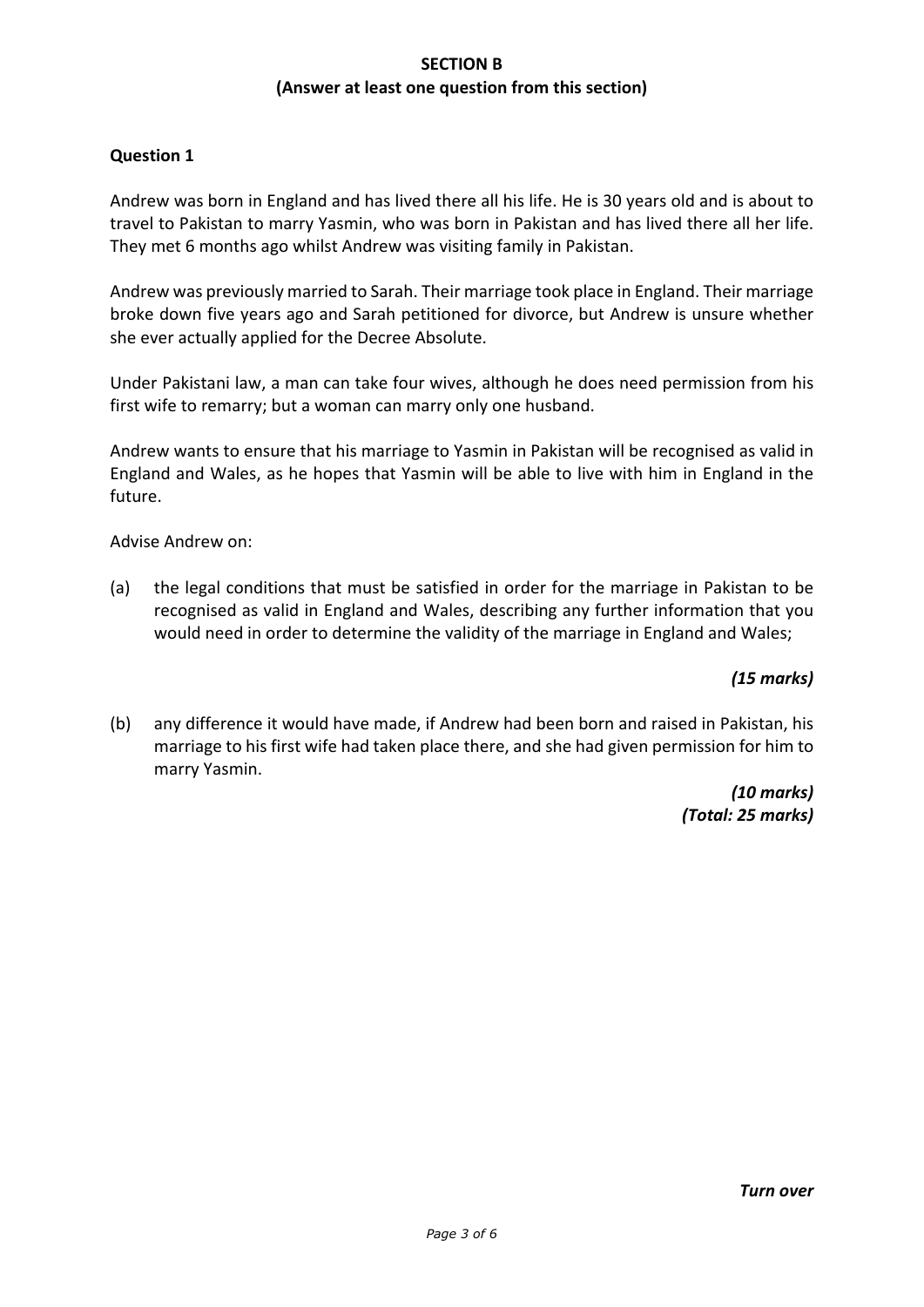# **Question 2**

Belinda and Karim met through a dating website in 2015. The relationship developed quickly, and Karim asked Belinda and her son Joel to move in with him just before Christmas that year.

Karim had purchased his house three years previously. Belinda has a relatively low-paid parttime job in a local supermarket, whereas Karim is a successful accountant. In addition, at the time when she moved into the home, Belinda was going through a difficult divorce from Joel's father and had spent most of her savings on legal costs.

Karim told her not to worry about money, as he would support her and Joel and, once the divorce was finalised, they would get married. He refused to allow her to pay towards the bills or mortgage. To make up for this, Belinda assumed responsibility for running the home, decorating, replacing curtains and soft furnishings, and gardening.

Unfortunately, due to her ex-husband's extensive gambling debts, Belinda only received £10,000 in a lump sum from her divorce. Two years ago, she used this to pay for an extension, which was built onto the house. Karim wanted the extension to create a space for Joel to study for his GCSEs, which he is due to sit this year.

Towards the end of last year, Karim started spending more time away from home. Last week, he told Belinda that their relationship had come to an end and that he had met someone else. He told Belinda that he would give her a couple of weeks to find somewhere to live. When she asked him about repaying her for the money she had invested in the house, he said that the house was in his name and, as he had supported her and Joel for years, he owed her nothing.

Advise Belinda whether:

(a) she will be able to recover the money she has invested in the family home, giving reasons in your answer;

*(15 marks)*

(b) she can obtain an order allowing her and Joel to remain in the family home, giving reasons in your answer.

> *(10 marks) (Total: 25 marks)*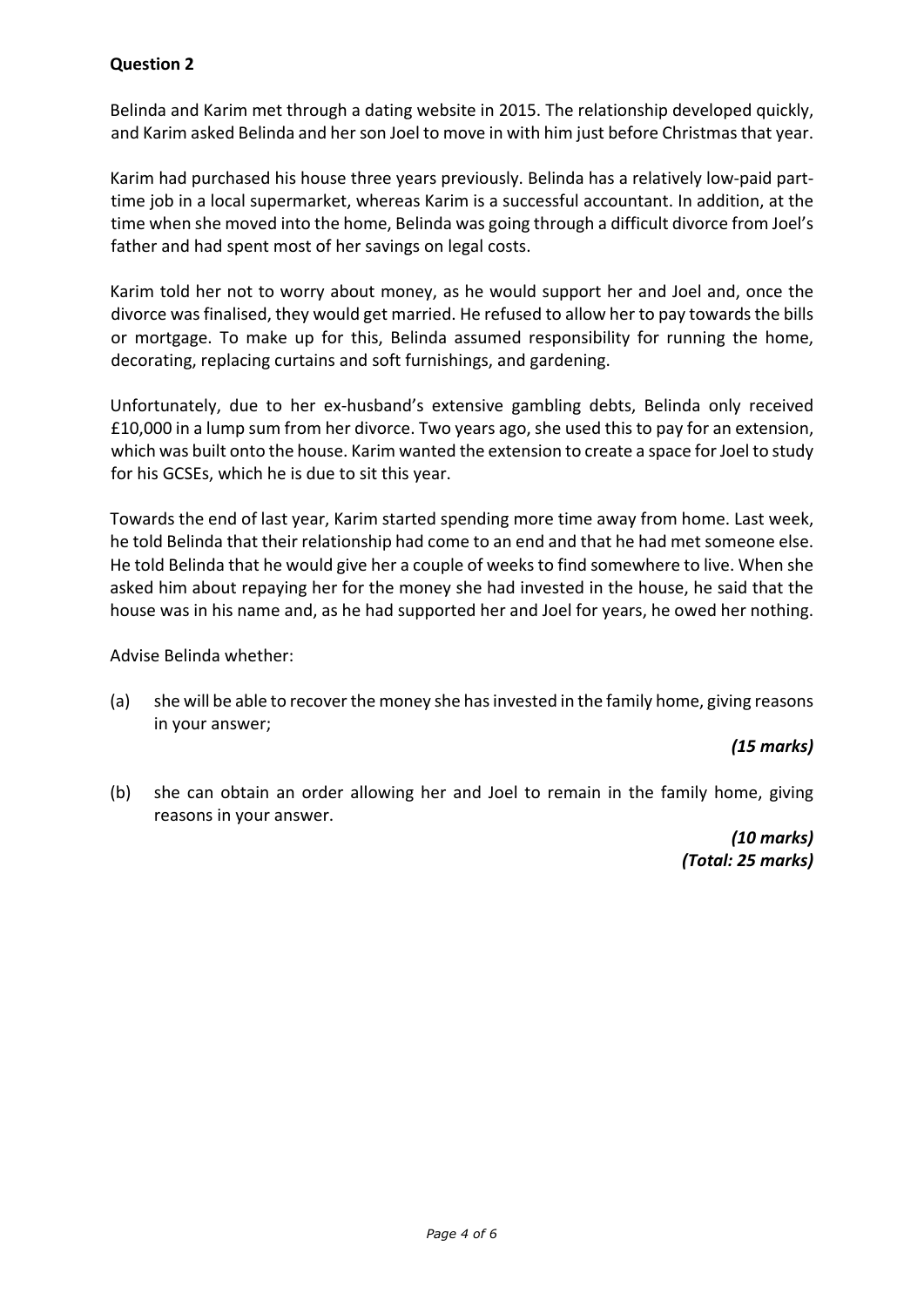# **Question 3**

Dana separated from Connor, the father of her daughter, Emily, in 2017. Emily is now 11 years old. Dana and Connor tried unsuccessfully to reach an agreement about the arrangements for Emily. Connor instead commenced court proceedings.

After six months of court proceedings which were stressful for both parents, District Judge Findlay provided for Emily to live with her father on alternate weekends from Friday after school until Monday at 9am in week 1; in week 2, Emily was to stay with Connor from Tuesday at 9am until Friday at 4pm. The school holidays were to be shared 50/50.

At the moment, Connor does not pay any child maintenance, despite having a very successful business. Dana, on the other hand, lost her job recently and has had to borrow money from her mother to buy Emily's school uniform. Dana tried to calmly discuss child maintenance with Connor during contact handovers. Connor became very angry during these conversations, and has refused to contribute towards the uniform or any other outgoings for Emily.

Emily goes to a private school, something which was agreed by Connor and Dana when they were together. Until now, Connor has been paying the school fees, but he has indicated that he is not prepared to do that any longer, and he is insisting that Emily should now move to the local comprehensive school.

Last week, Dana became very upset about all of this and has told Connor that she will not send Emily to stay with him until he takes more financial responsibility for her.

Advise Dana whether she is able to do this.

*(25 marks)*